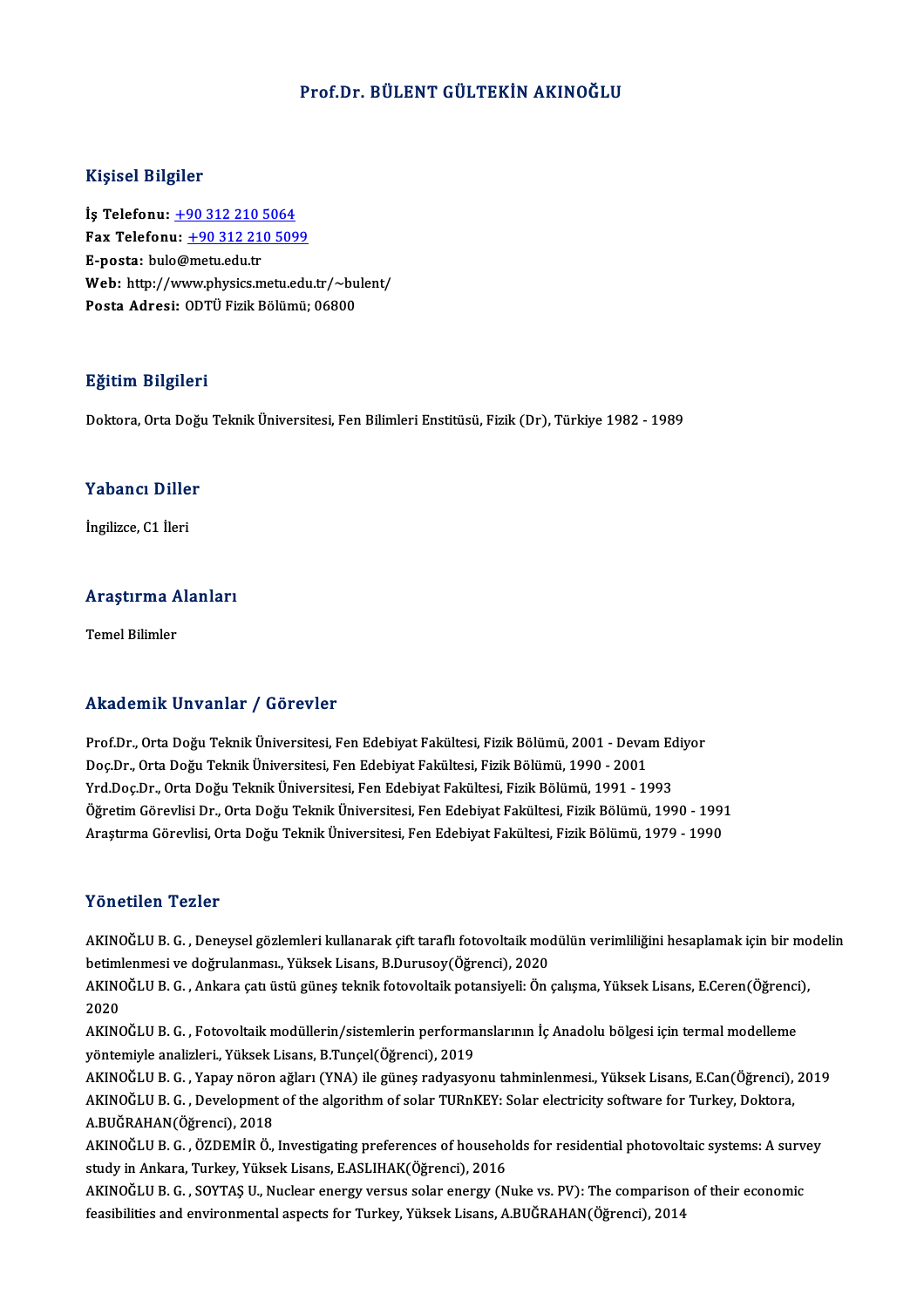AKINOĞLU B. G. , SOYTAŞ U., Decarbonization of turkish public electricity sector: Adopting sustainable energy portfolio,<br>Yükask Lisana, H.SAHIN(Öğməngi), 2014 AKINOĞLU B. G. , SOYTAŞ U., Decarboniz<br>Yüksek Lisans, H.ŞAHİN(Öğrenci), 2014<br>AKINOĞLU B. G. , Linking astallita imagar AKINOĞLU B. G. , SOYTAŞ U., Decarbonization of turkish public electricity sector: Adopting sustainable energy pol<br>Yüksek Lisans, H.ŞAHİN(Öğrenci), 2014<br>AKINOĞLU B. G. , Linking satellite imagery to bright sunshine hours fo

Yüksek Lisans, H.ŞAHİN(Öğrenci), 2014<br>AKINOĞLU B. G. , Linking satellite imagery to bright sunshine hours for the estimation of global solar irradiation, Doktora, S.ENER(Öğrenci), 2013

AKINOĞLU B. G. , YILMAZ İ. Ö. , Analysis of sunshine duration between 1970 and 2010 for Turkey, Yüksek Lisans,<br>U.YILDIRIM(Öğrenci), 2013 AKINOĞLU B. G. , YILMAZ İ. Ö. , Analysis of sunshine duration between 1970 and 2010 for Turkey, Yüksek Lisans,<br>U.YILDIRIM(Öğrenci), 2013<br>AKINOĞLU B. G. , Bridgman yöntemi ile büyütülen Ge-ekilmiş GaSe ve InSe tek kristalle

U.YILDIRIM(Öğrenci), 2013<br>AKINOĞLU B. G. , Bridgman yöntemi il<br>Yüksek Lisans, S.Bilgi(Öğrenci), 2006<br>AKINOĞLU B. C. Alunoğlu B. Steady s AKINOĞLU B. G. , Bridgman yöntemi ile büyütülen Ge-ekilmiş GaSe ve InSe tek kristallerinin fotolüminesans çalış<br>Yüksek Lisans, S.Bilgi(Öğrenci), 2006<br>AKINOĞLU B. G. , Akınoğlu B., Steady state and transient simulations in

Yüksek Lisans, S.Bilgi(Öğrenci), 2006<br>AKINOĞLU B. G. , Akınoğlu B., Steady state and transient simulations in 2D and 3D for crystal growth by vertical<br>bridgman systems, Doktora, E.Taşarkuyu(Öğrenci), 2003 AKINOĞLU B. G. , Akınoğlu B., Steady state and transient simulations in 2D and 3D for crystal growth by vertical<br>bridgman systems, Doktora, E.Taşarkuyu(Öğrenci), 2003<br>AKINOĞLU B. G. , PARLAK M., Bridgman yöntemi ile büyütü

bridgman systems, Doktora, E.Taşarkuyu(Öğrenci), 2003<br>AKINOĞLU B. G. , PARLAK M., Bridgman yöntemi ile büyütülen N-<br>ve optik karakterizasyonu, Doktora, O.Karabulut(Öğrenci), 2003

### ve optik karakterizasyonu, Doktora, O.Karabulut(Öğrenci), 2003<br>SCI, SSCI ve AHCI İndekslerine Giren Dergilerde Yayınlanan Makaleler

- I. Beyond 3rd generation solar cel s and the ful spectrumproject. Recent advances and newemerging Beyond 3r<br>Beyond 3r<br>solar cells<br>AEINOČELLI Beyond 3rd generation solar cells<br>solar cells<br>AKINOĞLU B.G., Tuncel B., Badescu V.<br>Sustainable Energy Technologies and A solar cells<br>AKINOĞLU B. G. , Tuncel B., Badescu V.<br>Sustainable Energy Technologies and Assessments, cilt.46, 2021 (SCI İndekslerine Giren Dergi)<br>Selar irradiation an the rear surface of bifasial selar modulası a modeling a
	-

- AKINOĞLU B. G. , Tuncel B., Badescu V.<br>Sustainable Energy Technologies and Assessments, cilt.46, 2021 (SCI İndekslerine Giren Dergi)<br>II. Solar irradiation on the rear surface of bifacial solar modules: a modeling approach<br> Sustainable Energy Technologies and A<br>Solar irradiation on the rear surfa<br>Durusoy B., ÖZDEN T., AKINOĞLU B. G.<br>SCIENTIEIC PEPOPTS silt 10 ss 1 2020 Solar irradiation on the rear surface of bifacial solar modules:<br>Durusoy B., ÖZDEN T., AKINOĞLU B. G.<br>SCIENTIFIC REPORTS, cilt.10, sa.1, 2020 (SCI İndekslerine Giren Dergi)<br>One year perfermange evaluation of ture pevly dev Durusoy B., ÖZDEN T., AKINOĞLU B. G.<br>SCIENTIFIC REPORTS, cilt.10, sa.1, 2020 (SCI İndekslerine Giren Dergi)<br>III. One-year performance evaluation of two newly developed back-contact solar modules in two<br>different elimates
- SCIENTIFIC REPORT<br>One-year perform<br>different climates<br>ÖZDEN T. Corr A. L different climates<br>ÖZDEN T., Carr A. J. , Geerligs B. (. J. ). , TURAN R., AKINOĞLU B. G.

different climates<br>ÖZDEN T., Carr A. J. , Geerligs B. (. J. ). , TURAN R., AKINOĞLU B. G.<br>RENEWABLE ENERGY, cilt.145, ss.557-568, 2020 (SCI İndekslerine Giren Dergi)<br>Pressure dependence of the raman apostra of sdinalad lav ÖZDEN T., Carr A. J., Geerligs B. (. J.)., TURAN R., AKINOĞLU B. G.<br>RENEWABLE ENERGY, cilt.145, ss.557-568, 2020 (SCI İndekslerine Giren Der<br>IV. Pressure dependence of the raman spectra of cdinals4 layer crystal<br>HASANLI N.

RENEWABLE ENERGY, cilt.145, ss.557-568, 2020 (SCI<br>Pressure dependence of the raman spectra of c<br>HASANLI N., AKINOĞLU B. G. , Babaev S., Ibragimov Z.<br>High Pressure Besearch, silt 12, ss.115, 120, 1994 (SCI Pressure dependence of the raman spectra of cdinals4 layer crystal<br>HASANLI N., AKINOĞLU B. G. , Babaev S., Ibragimov Z.<br>High Pressure Research, cilt.13, ss.115-120, 1994 (SCI Expanded İndekslerine Giren Dergi)<br>Flastia Prep HASANLI N., AKINOĞLU B. G. , Babaev S., Ibragimov Z.<br>High Pressure Research, cilt.13, ss.115-120, 1994 (SCI Expanded İndekslerine Giren Der<br>V. Elastic Properties of GaS1−xSex Layer Mixed Crystals by Brillouin Scattering<br>H

High Pressure Research, cilt.13, ss.115-120,<br>Elastic Properties of GaS1—xSex Layer<br>HASANLI N., AKINOĞLU B. G. , Ellialtioğlu Ş.<br>nhvsise etatus selidi (b), silt.177, se.2, 1992 V. Elastic Properties of GaS1—xSex Layer Mixed Crystals by Brillouin Scattering<br>HASANLI N., AKINOĞLU B. G. , Ellialtioğlu Ş.<br>physica status solidi (b), cilt.177, sa.2, 1993 (SCI İndekslerine Giren Dergi)

# pnysica status solidi (b), c<br>Kitap & Kitap Bölümleri

Itap & Kitap Bölümleri<br>I. Fiziğin Temelleri 3 kitap<br>AKINOČLU B.C. H.Murat A I. Fiziğin Temelleri 3 kitap<br>AKINOĞLU B. G., H Murat A. Palme Yayınevi, Ankara, 2015

# rame raymevı, Ankara, 2015<br>Hakemli Kongre / Sempozyum Bildiri Kitaplarında Yer Alan Yayınlar

- akemli Kongre / Sempozyum Bildiri Kitaplarında Yer Alan Yayınla<br>I. Deep Learning Algorithm Applied to Daily Solar Irradiation Estimations I. Deep Learning Algorithm Applied to Daily Solar Irradiation Estimations<br>Akbaba E. C., YÜCE E., AKINOĞLU B. G. <mark>Deep Learning Algorithm Applied to Daily Solar Irradiation Estimations</mark><br>Akbaba E. C. , YÜCE E., AKINOĞLU B. G.<br>6th International Renewable andSustainable Energy Conference, Rabat, Malta, 5 - 08 Aralık 2018<br>Lang and shart
- II. Long and short term PV module and array performance calculations and feasibility studies<br>AKINOĞLU B. G. 6th Internationa<br>Long and shor<br>AKINOĞLU B. G.<br>IBSEC'19 - 6th L Long and short term PV module and array performance calculations and feasibility studies<br>AKINOĞLU B. G.<br>IRSEC'18 – 6th International Renewable and Sustainable Energy Conference, Rabat, Malta, 5 - 08 Aralık 2018<br>Determining AKINOĞLU B. G.<br>IRSEC'18 – 6th International Renewable and Sustainable Energy Conferen<br>III. Determining Photovoltaic Module Performance and Comparisons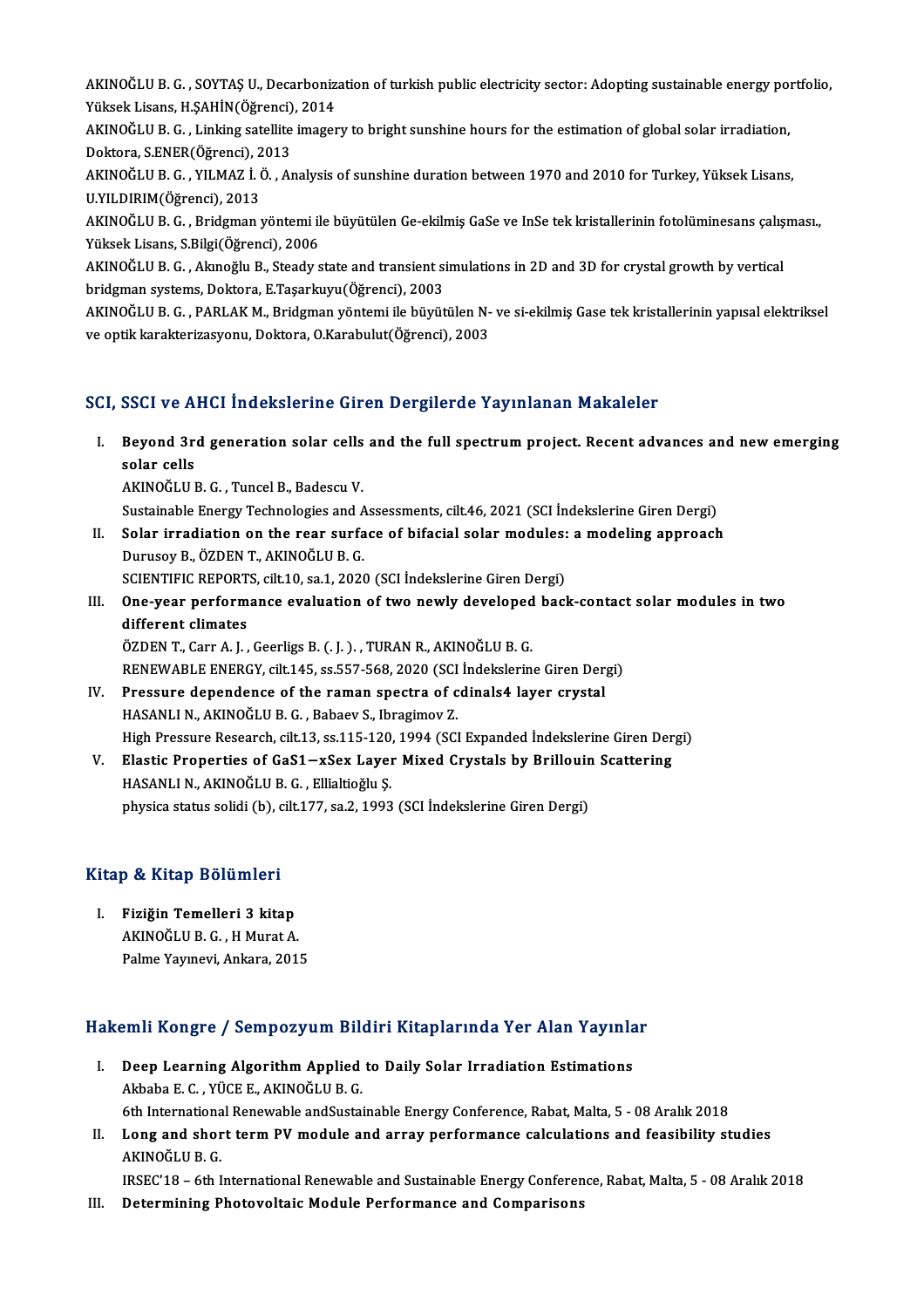KaraveliA.B. ,ÖZDENT.,AKINOĞLUB.G.

- 2018 International Conference on Photovoltaic Science and Technologies (PVCon), 4 06 Temmuz 2018, ss.1-5 Karaveli A. B., ÖZDEN T., AKINOĞLU B. G.<br>2018 International Conference on Photovoltaic Science and Technologies (PVCon), 4 - 06 Temmuz 2018, ss.1<br>IV. Thermal Modeling and Verification of PV Module Temperature and Energy 2018 International Conference on Phot<br>Thermal Modeling and Verification<br>Measurements for Ankara, Turkey<br>Turgel B. AVINOČLU B.C., ÖZDEN T. B Thermal Modeling and Verification of PV M<br>Measurements for Ankara, Turkey<br>Tuncel B., AKINOĞLU B. G. , ÖZDEN T., Balog R. S.<br>2018 International Conference en Phetevoltais S Measurements for Ankara, Turkey<br>Tuncel B., AKINOĞLU B. G. , ÖZDEN T., Balog R. S.<br>2018 International Conference on Photovoltaic Science and Technologies (PVCon), 4 - 06 Temmuz 2018 Tuncel B., AKINOĞLU B. G. , ÖZDEN T., Balog R. S.<br>2018 International Conference on Photovoltaic Science and Technologies (PVCon), 4<br>V. Daily and Monthly Module Temperature Variation for 9 Different Modules<br>ÖZDEN T. Tekev D 2018 International Conference on Ph<br>Daily and Monthly Module Tempe<br>ÖZDEN T., Tolgay D., AKINOĞLU B. G.<br>2018 International Conference on Ph Daily and Monthly Module Temperature Variation for 9 Different Modules<br>ÖZDEN T., Tolgay D., AKINOĞLU B. G.<br>2018 International Conference on Photovoltaic Science and Technologies (PVCon), 4 - 06 Temmuz 2018, ss.4849-<br>4954 ÖZDEI<br>2018<br>4854<br>Perfe 2018 International Conference on Photovoltaic Science and Technologies (PVCon), 4 - 06 Temmuz 20<br>4854<br>VI. Performance and Degradation Analyses of two Different PV Modules in Central Anatolia<br>ÖZDEN T. AKINOČLU P.C. Kurta S
- 4854<br>Performance and Degradation A<br>ÖZDEN T., AKINOĞLU B. G. , Kurtz S.<br>2018 International Conference on B Performance and Degradation Analyses of two Different PV Modules in Central Anatolia<br>ÖZDEN T., AKINOĞLU B. G. , Kurtz S.<br>2018 International Conference on Photovoltaic Science and Technologies (PVCon), 4 - 06 Temmuz 2018<br>Me ÖZDEN T., AKINOĞLU B. G. , Kurtz S.<br>2018 International Conference on Photovoltaic Science and Technologies (PVCon), 4 - 06 Temmuz 2018<br>VII. Measurement of economic feasibility of photovoltaic power plants - application to
- 2018 International Conference on Photovo<br>Measurement of economic feasibility<br>Karaveli A. B. , AKINOĞLU B. G. , SOYTAŞ U.<br>2018 International Conference on Photovo 2018 International Conference on Photovoltaic Science and Technologies, PVCon 2018, Ankara, Türkiye, 4 - 06<br>Temmuz 2018 Karaveli A. B. , ,<br>2018 Internation<br>Temmuz 2018<br>The Pole of L 2018 International Conference on Photovoltaic Science and Technologies, PVCon 2018, Ankara, Türkiye, 4 - Temmuz 2018<br>VIII. The Role of Legislations and Incentives in the Growth of a PV Market in a Developing Country<br>Karave
- Temmuz 2018<br>The Role of Legislations and Incentiv<br>Karaveli A. B. , SOYTAŞ U., AKINOĞLU B. G.<br>Eth International Benewable and Sustainel The Role of Legislations and Incentives in the Growth of a PV Market in a Developing Country<br>Karaveli A. B., SOYTAŞ U., AKINOĞLU B. G.<br>5th International Renewable and Sustainable Energy Conference, IRSEC 2017, Tangier, Fas Karaveli A. B., SOYTAŞ U., AKINOĞLU B. G.<br>5th International Renewable and Sustainable Energy Conference, IRSEC 2017,<br>IX. Impacts of a photovoltaic power plant for possible heat island effect<br>Demirezen E. Ozden T. Aknoğlu B
- 5th International Renewable and Sust<br>Impacts of a photovoltaic power<br>Demirezen E., Ozden T., Akınoğlu B. G.<br>2018 International Conference en Pho I<mark>mpacts of a photovoltaic power plant for possible heat island effect</mark><br>Demirezen E., Ozden T., Akınoğlu B. G.<br>2018 International Conference on Photovoltaic Science and Technologies, PVCon 2018, Ankara, Türkiye, 4 - 06<br>Tem Demirezen E., C<br>2018 Internation<br>Temmuz 2018 2018 International Conference on Photovoltaic Science and Technologies, PVCon 2018, Ankara, Türkiye, 4 - 06<br>Temmuz 2018<br>X. Approaching Net-Zero Energy Building Through Utilization of Building-Integrated Photovoltaics for<br>T
- Temmuz 2018<br>Approaching Net-Zero Energy Building Through<br>Three Cities in Turkey-Preliminary Calculations<br>Urgun II, AKCÜL G CÜRSEL DİNO İ, AKINOČLU B G Approaching Net-Zero Energy Building Throug<br>Three Cities in Turkey-Preliminary Calculations<br>Uygun U., AKGÜL Ç., GÜRSEL DİNOİ., AKINOĞLU B. G.<br>2018 International Conference en Photeveltaje Scienc Three Cities in Turkey-Preliminary Calculations<br>Uygun U., AKGÜL Ç., GÜRSEL DİNO İ., AKINOĞLU B. G.<br>2018 International Conference on Photovoltaic Science and Technologies (PVCon), 4 - 06 Temmuz 2018
- Uygun U., AKGÜL Ç., GÜRSEL DİNO İ., AKINOĞLU B. G.<br>2018 International Conference on Photovoltaic Science and Technologies (PVCon), 4 06 Temmuz 2018<br>XI. Approaching Net-Zero Energy Building Through Utilization of Buil 2018 International Conference on Photovoltaic Science<br>Approaching Net-Zero Energy Building Through<br>Three Cities in Turkey-Preliminary Calculations<br>Urgun II, Algül C. Cürsel Dine L. Aluneğlu B. C. Approaching Net-Zero Energy Building Th<br>Three Cities in Turkey-Preliminary Calcula<br>Uygun U., Akgül Ç., Gürsel Dino I., Akınoğlu B. G.<br>2018 International Conference en Photoveltaje Three Cities in Turkey-Preliminary Calculations<br>Uygun U., Akgül Ç., Gürsel Dino I., Akınoğlu B. G.<br>2018 International Conference on Photovoltaic Science and Technologies (PVCon), Ankara, Türkiye, 4 - 06<br>Tammuz 2019 Uygun U., Akgü<br>2018 Internatio<br>Temmuz 2018<br>Connelations 2018 International Conference on Photovoltaic Science and Technologies (PVCon), Ankara, Türkiye, 4 - 06<br>Temmuz 2018<br>XII. Correlations between the water levels of Lakes Beysehir and Marmara with sunshine duration and<br>time c
- Temmuz 2018<br>Correlations between the water<br>time seriesof sunspot numbers<br>Viduum II, VII MAZ i. Ö., BEKLİQĞI Correlations between the water levels of Lakes Be<br>time seriesof sunspot numbers<br>Yıldırım U., YILMAZ İ.Ö., BEKLİOĞLU M., AKINOĞLU B. G.<br>7th CLOBALCONEERENCE on CLOBAL WARMING İzmin time seriesof sunspot numbers<br>Yıldırım U., YILMAZ İ. Ö. , BEKLİOĞLU M., AKINOĞLU B. G.<br>7th GLOBALCONFERENCE on GLOBAL WARMING, İzmir, Türkiye, 24 - 26 Haziran 2018, ss.153-156

Yıldırım U., YILMAZ İ. Ö. , BEKLİOĞLU M., AKINOĞLU B. G.<br>7th GLOBALCONFERENCE on GLOBAL WARMING, İzmir, Türkiye, 24 - 26 Haziran 2018, ss.153-156<br>XIII. Recent advances in solar irradiation predictions as the input of s 7th GLOBALCONFERENCE on GLOBAL WARMING, İzmir, Türkiye, 24 - 26 Haziran 2018, ss.153-156<br>Recent advances in solar irradiation predictions as the input of solar system simulation<br>Earth's surface measurements to satellite im Recent advanc<br>Earth's surfac<br>AKINOĞLU B. G.<br>Eth Internationa Earth's surface measurements to satellite imagery From Angstrom correla<br>AKINOĞLU B. G.<br>5th International Renewable and Sustainable Energy Conference, 4 - 07 Aralık 2017<br>Seasonal Variation of the Monthly Efficiencies of Thi

AKINOĞLU B. G.<br>5th International Renewable and Sustainable Energy Conference, 4 - 07 Aralık 20<br>XIV. Seasonal Variation of the Monthly Efficiencies of Thin Film PV Modules<br>ÖZDEN T., TURAN R., AKINOĞLU B. G. 5th International Renewable and Sust<br>Seasonal Variation of the Monthl<br>ÖZDEN T., TURAN R., AKINOĞLU B. G.<br>International Benewable and Sustains Seasonal Variation of the Monthly Efficiencies of Thin Film PV Modules<br>ÖZDEN T., TURAN R., AKINOĞLU B. G.<br>International Renewable and Sustainable Energy Conference - IRSEC-2017, 4 - 07 Aralık 2017<br>On the Veerly Berfermanes

XV. On the Yearly Performance of a Bifacial PV Module in Central Anatolia - Turkey International Renewable and Sustaina<br>On the Yearly Performance of a E<br>ÖZDEN T., TURAN R., AKINOĞLU B. G.<br>International Benewable and Sustaina

International Renewable and Sustainable Energy Conference - IRSEC-2017, 4 - 07 Aralık 2017

### ÖZDEN T., TURAN R., AKINOĞLU B. G.<br>International Renewable and Sustainable Energy Conference - IRSEC-2017, 4 - 07 Aralık 2017<br>XVI. Evaluation and Comparisons of the Models to Calculate Solar Irradiation on Inclined Sol Internat<mark>i</mark><br>Evaluat:<br>Ankara<br>Öznen 1 Evaluation and Comparisons of the Mo<br>Ankara<br>ÖZDEN T., AKINOĞLU B. G. , KARAVELİ A. B.<br><sup>22nd Eunonean BV Solar Energy Conference</sup>

Ankara<br>ÖZDEN T., AKINOĞLU B. G. , KARAVELİ A. B.<br>33rd European PV Solar Energy Conference and Exhibition - EU PVSEC 2017, 25 - 29 Eylül 2017, ss.2501-2504